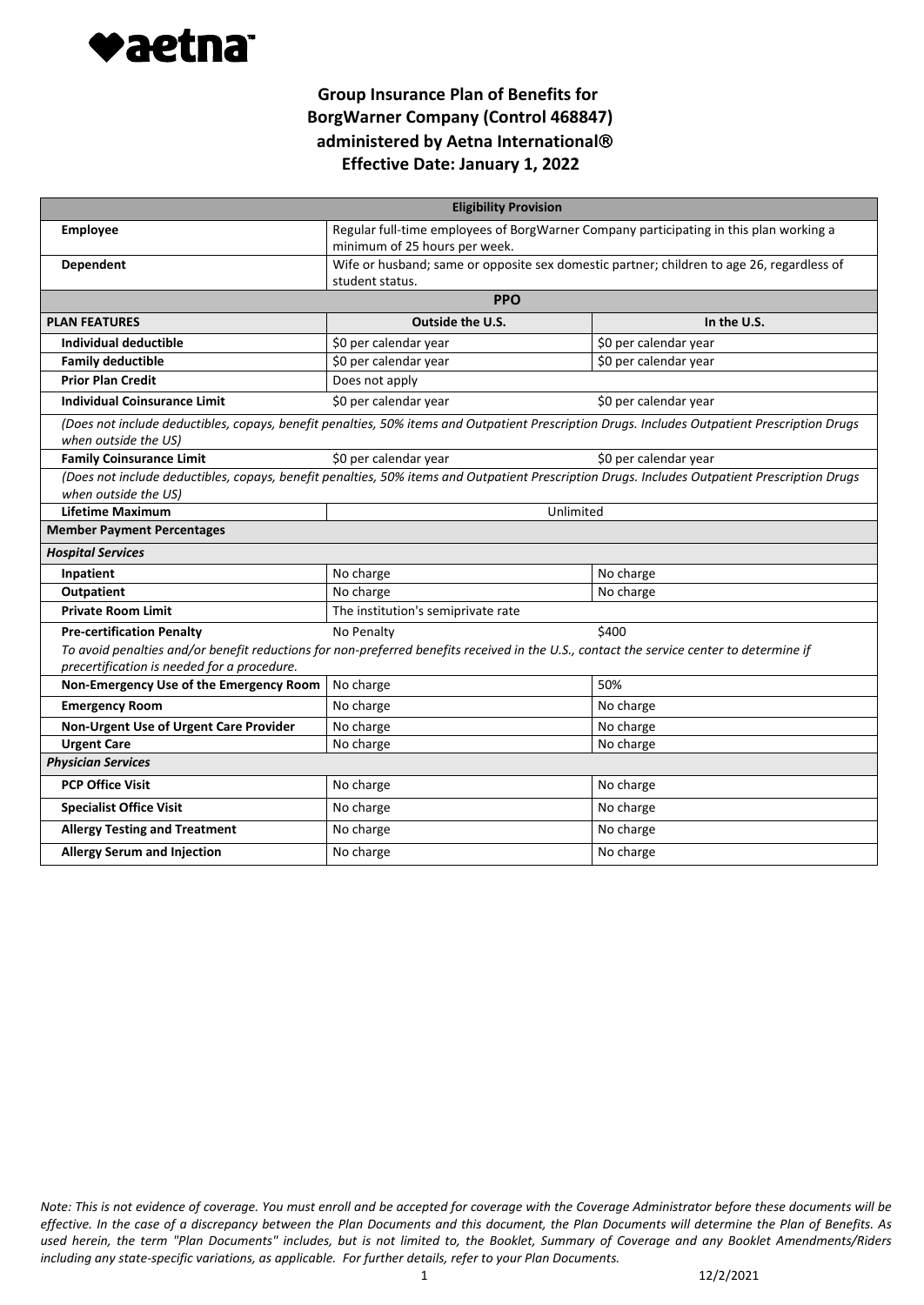

|                                            | <b>PPO</b>              |                                                 |
|--------------------------------------------|-------------------------|-------------------------------------------------|
|                                            | <b>Outside the U.S.</b> | In the U.S.                                     |
| <b>Member Payment Percentages</b>          |                         |                                                 |
| <b>Mental Health Services</b>              |                         |                                                 |
| <b>Mental Health Inpatient Coverage</b>    | No charge               | No charge                                       |
| Unlimited days per calendar year           |                         |                                                 |
| <b>Mental Health Outpatient Coverage</b>   | No charge               | No charge                                       |
| Unlimited visits per calendar year         |                         |                                                 |
| <b>Alcohol/Drug Abuse Services</b>         |                         |                                                 |
| <b>Substance Abuse Inpatient Coverage</b>  | No charge               | No charge                                       |
| Unlimited days per calendar year           |                         |                                                 |
| <b>Substance Abuse Outpatient Coverage</b> | No charge               | No charge                                       |
| Unlimited visits per calendar year         |                         |                                                 |
| <b>Prescription Drug Coverage</b>          |                         |                                                 |
| <b>Generic Drugs</b>                       | No charge               | \$0 copay per month supply (includes Mail Order |
| (365 day maximum supply)                   |                         | Drugs)                                          |
| <b>Formulary Brand Name Drugs</b>          | No charge               | \$0 copay per month supply (includes Mail Order |
| (365 day maximum supply)                   |                         | Drugs)                                          |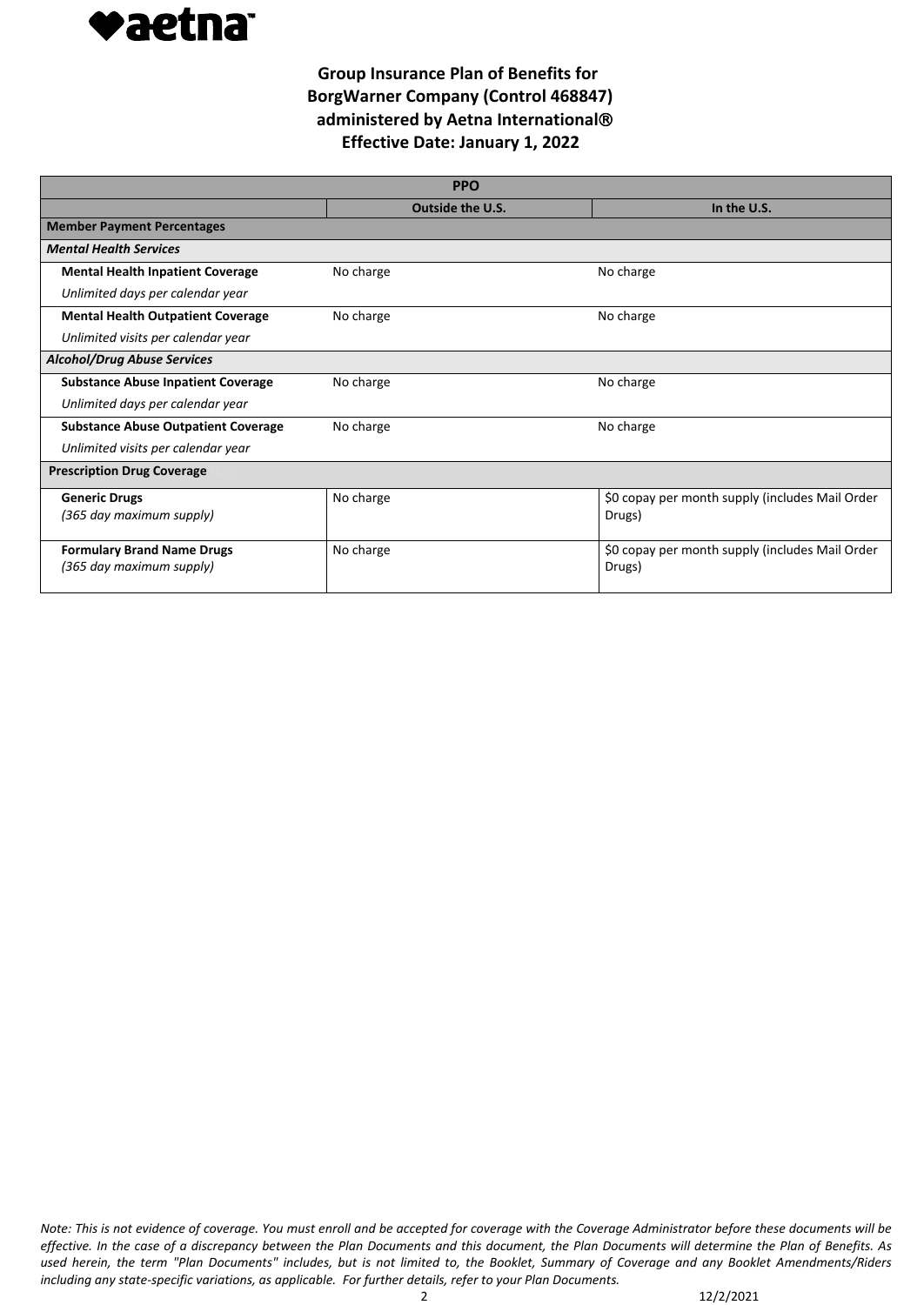

| <b>PPO</b>                                                                                                                                   |                                                                                                                                                          |             |
|----------------------------------------------------------------------------------------------------------------------------------------------|----------------------------------------------------------------------------------------------------------------------------------------------------------|-------------|
|                                                                                                                                              | <b>Outside the U.S.</b>                                                                                                                                  | In the U.S. |
| <b>Other Services</b>                                                                                                                        |                                                                                                                                                          |             |
| <b>Skilled Nursing Facility</b>                                                                                                              | No charge                                                                                                                                                | No charge   |
| (120 Days per calendar year)                                                                                                                 |                                                                                                                                                          |             |
| <b>Hospice Care Facility Inpatient</b>                                                                                                       | No charge                                                                                                                                                | No charge   |
| (30 Days lifetime maximum)                                                                                                                   |                                                                                                                                                          |             |
| <b>Hospice Care Facility Outpatient</b>                                                                                                      | No charge                                                                                                                                                | No charge   |
| (Unlimited lifetime maximum)                                                                                                                 |                                                                                                                                                          |             |
| <b>Home Health Care</b>                                                                                                                      | No charge                                                                                                                                                | No charge   |
| (120 visits per calendar year combined,<br>includes Private Duty Nursing per calendar                                                        |                                                                                                                                                          |             |
| year)                                                                                                                                        |                                                                                                                                                          |             |
| <b>Spinal Disorder Treatment</b>                                                                                                             | No charge                                                                                                                                                | No charge   |
| (Unlimited visits per calendar year)                                                                                                         |                                                                                                                                                          |             |
| <b>Short Term Rehabilitation</b>                                                                                                             | No charge                                                                                                                                                | No charge   |
| (Includes coverage for Speech Therapy; 60 visits per calendar year; and Occupation and Physical Therapy; unlimited visits per calendar year) |                                                                                                                                                          |             |
| <b>Diagnostic Outpatient X-ray</b>                                                                                                           | No charge                                                                                                                                                | No charge   |
| <b>Diagnostic Outpatient Lab</b>                                                                                                             | No charge                                                                                                                                                | No charge   |
| <b>Base Infertility Services</b>                                                                                                             | No charge                                                                                                                                                | No charge   |
| (Base plan coverage includes coverage limited to the testing and treatment of underlying condition)                                          |                                                                                                                                                          |             |
| <b>Comprehensive Infertility Services</b>                                                                                                    | No charge                                                                                                                                                | No charge   |
| (6 separate cycles per lifetime for Comprehensive plan coverage which includes coverage for Artificial Insemination and Ovulation Induction) |                                                                                                                                                          |             |
| <b>ART Infertility Services</b>                                                                                                              | No charge                                                                                                                                                | No charge   |
|                                                                                                                                              | (6 cycles per lifetime for Advanced Reproductive Technology (ART) coverage with cryopreservation, storage and unlimited embryo transfers)                |             |
| <b>Autism</b>                                                                                                                                | Autism covered same as any other expense. Member cost sharing is based on the type of service<br>performed and the place of service where it is rendered |             |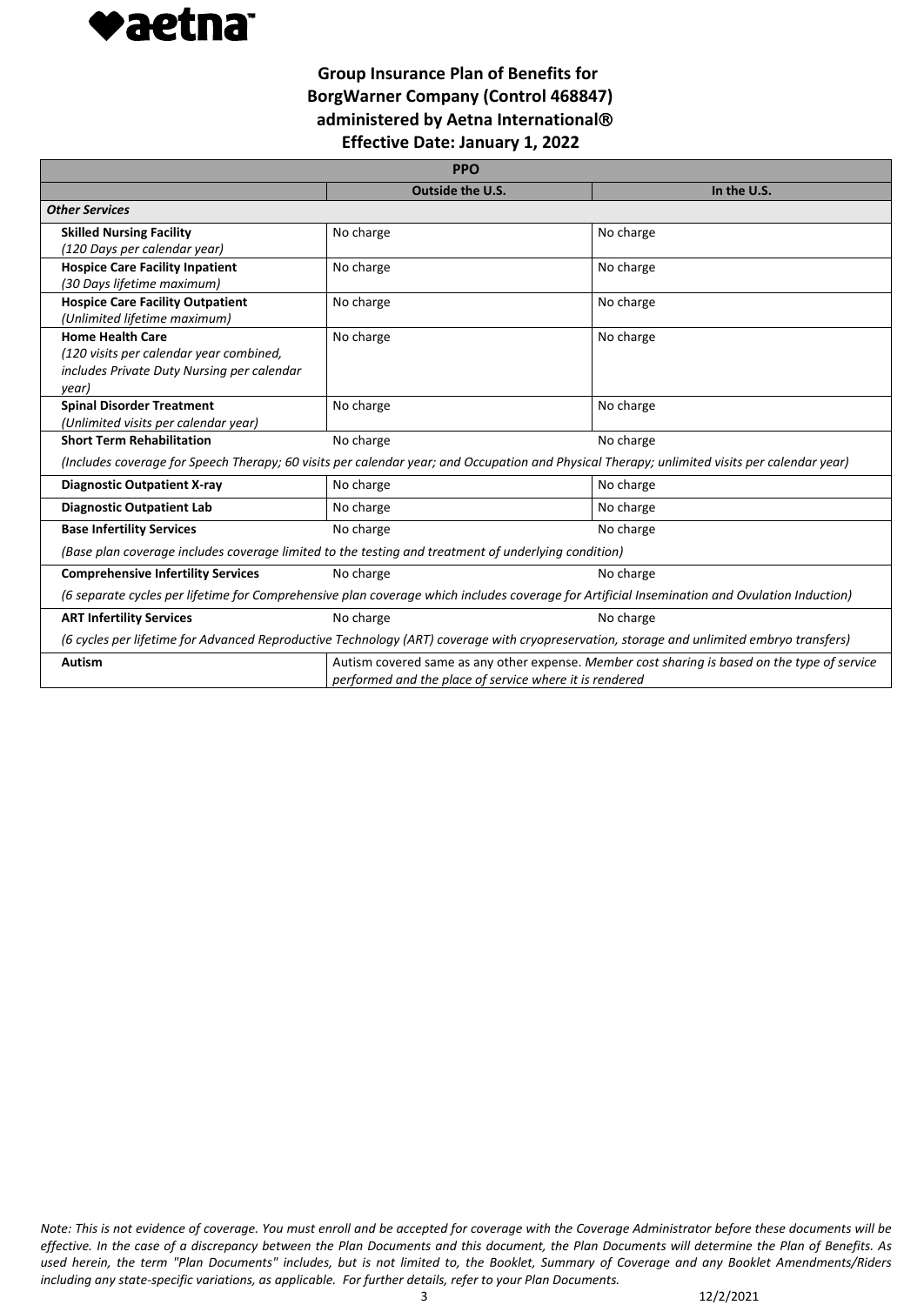

|                                                                                                                                                                                                | <b>PPO</b>                                                                                    |             |
|------------------------------------------------------------------------------------------------------------------------------------------------------------------------------------------------|-----------------------------------------------------------------------------------------------|-------------|
|                                                                                                                                                                                                | <b>Outside the U.S.</b>                                                                       | In the U.S. |
| <b>Member Payment Percentages</b>                                                                                                                                                              |                                                                                               |             |
| <b>Wellness Benefits</b>                                                                                                                                                                       |                                                                                               |             |
| <b>Routine Children Physical Exams</b>                                                                                                                                                         | No charge                                                                                     | No charge   |
| 7 exams in the first 12 months of life, 3 exams in the second 12 months of life, 3 exams in the third 12 months of life, 1 exam per 12 months<br>thereafter to age 22 (includes immunizations) |                                                                                               |             |
| <b>Routine Adult Physical Exams</b>                                                                                                                                                            | No charge up to \$1,000 calendar year<br>maximum<br>(includes immunizations, x-rays and labs) | No charge   |
| Adults age 22+ & -65: 1 exam/12 months Adults age 65+: 1 exam/12 months includes immunizations                                                                                                 |                                                                                               |             |
| <b>Routine Gynecological Exams</b>                                                                                                                                                             | No charge                                                                                     | No charge   |
| Includes 1 exam and pap smear per calendar year                                                                                                                                                |                                                                                               |             |
| <b>Mammograms</b>                                                                                                                                                                              | No charge                                                                                     | No charge   |
| (Unlimited visits per calendar year)                                                                                                                                                           |                                                                                               |             |
| <b>Prostate Specific Antigen (PSA)</b>                                                                                                                                                         | No charge                                                                                     | No charge   |
| (Unlimited tests per calendar year)                                                                                                                                                            |                                                                                               |             |
| <b>Digital Rectal Exam (DRE)</b>                                                                                                                                                               | No charge                                                                                     | No charge   |
| (Unlimited exams per calendar year)                                                                                                                                                            |                                                                                               |             |
| <b>Cancer Screening</b>                                                                                                                                                                        | No charge                                                                                     | No charge   |
| Recommended: For all members age 45 and older                                                                                                                                                  |                                                                                               |             |
| <b>Hearing Aids</b>                                                                                                                                                                            | No charge                                                                                     | No charge   |
| 1 hearing aid per ear to \$1,000 maximum per ear every 3 years for child to age 24                                                                                                             |                                                                                               |             |
| <b>Vision Expenses</b>                                                                                                                                                                         |                                                                                               |             |
| <b>Routine Eye Exam</b>                                                                                                                                                                        | No charge                                                                                     | No charge   |
| (Covered under medical) Includes one routine exam every 24 months                                                                                                                              |                                                                                               |             |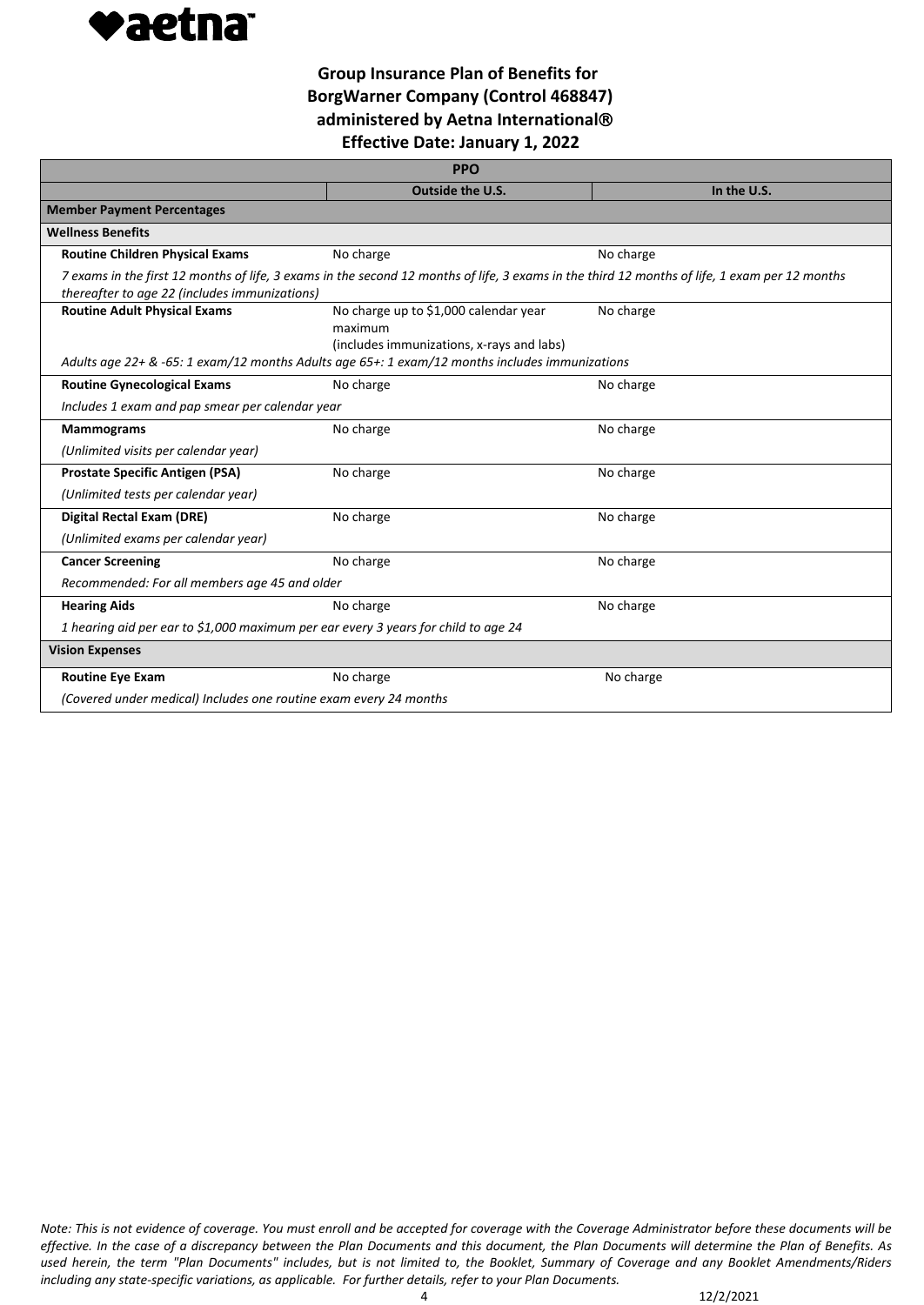

### **Services and Programs Included in Your Plan**

| <b>Employee Assistance Program (EAP)</b><br>Our EAP helps members balance the demands of work, life and personal issues. Whether it's finding balance between work<br>and life, dealing with the loss of a loved one, managing anxiety or depression, or parenting advice, EAP offers free, confidential<br>support delivered by qualified counselors. Includes up to 5 counseling sessions per issue per year per enrolled member. |
|-------------------------------------------------------------------------------------------------------------------------------------------------------------------------------------------------------------------------------------------------------------------------------------------------------------------------------------------------------------------------------------------------------------------------------------|
| <b>Emergency Assistance Services</b><br>We make sure members have the support they need during a medical emergency with necessary resources and personalized<br>care. If a medical evacuation is needed, our in-house team focuses on getting members proper care in the most efficient way.                                                                                                                                        |
| <b>International Care Management Program</b><br>Led by our clinical Care and Response Excellence (CARE) team, our program supports everything from clinical precertification<br>and pre-trip planning, to acute and chronic care management, and much more. With one-on-one assistance from a clinician,<br>we offer personalized, culturally relevant support no matter where members are in the world.                            |
| <b>International Maternity Management Program</b><br>Offers resources and personalized tools throughout pregnancy, delivery and post-partum care, delivered by our dedicated<br>CARE team. Focused case management for tobacco cessation, pre-term labor, and other pregnancy risk factors.                                                                                                                                         |
| Aetna Security Assistance, powered by WorldAware (Program is underwritten by Aetna Life & Casualty - (Bermuda) Ltd.)<br>Includes 24/7 access to personalized safety advice from multilingual representatives. WorldAware's travel security website has<br>extensive country and city intelligence reports to help members understand what risks may be present around the world.                                                    |
| <b>Well-being Assessment**</b><br>This personalized, online health and wellness program includes a suite of online health coaching programs in addition to a<br>health assessment. The program encourages participants to identify and reduce health risks and improve and maintain healthy<br>lifestyles, with a focus on prevention and long-term success.                                                                        |
| <b>Pharmacy Shipping</b><br>We make sure members can fill their prescriptions quickly, safely and easily with our pharmacy shipping solutions. We help<br>coordinate medication management for members preparing for assignments or travel, as well as offering a 90-day supply of<br>maintenance medicine delivered directly to the member's home.                                                                                 |
| Teladoc <sup>®**</sup><br>Gives members access to a national network of certified physicians right at their fingertips, through phone and online-video<br>consultations.                                                                                                                                                                                                                                                            |
| vHealth<br>Provides members outside of the U.S. with 24/7/365, on-demand, virtual access to experienced, highly trained doctors.<br>Convenient and cost-effective, appointments are available via phone and online video consultations.                                                                                                                                                                                             |
| 24-Hour Nurse Line**<br>Provides 24-hour telephone, email and chat access to experienced registered clinicians to help members make informed<br>health care decisions on a variety of health topics.                                                                                                                                                                                                                                |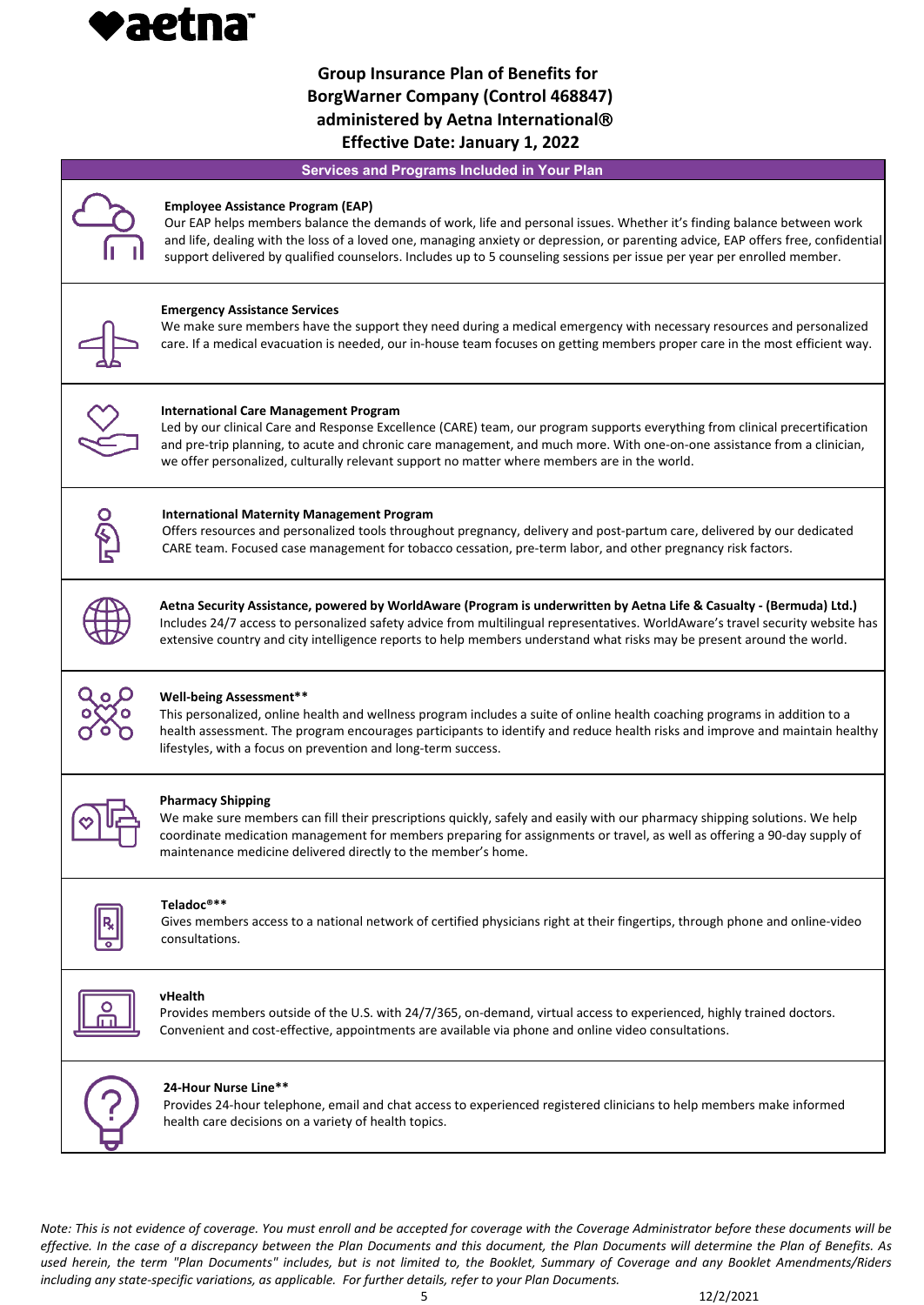



#### **Member Offers (discount program)**

Our Member offers gives members choice and flexibility in their day-to-day life. They get a variety of discounts on products and services that keep them healthy, fit and help them save money. In addition to offers on personal wellness products and services, we also offer deals on everyday needs such as travel, tickets, car rentals, electronics and more.

*\*Services and resources may vary depending on member location. \*\* Available to members in the U.S. only*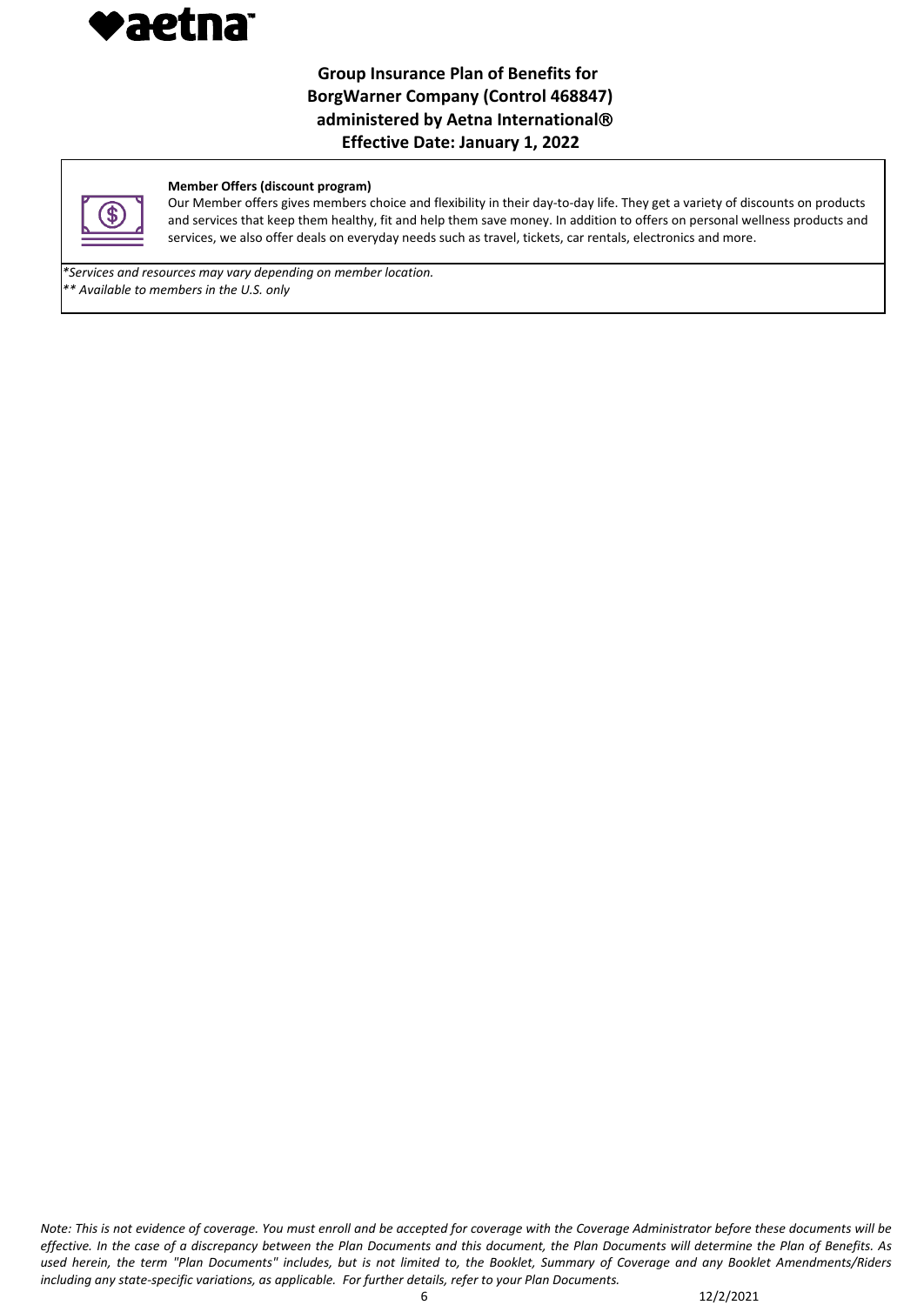

#### **Medical Plan Caveats**

*This plan includes coverage under the extent required in accordance with the Federal Mental Health Parity and Addiction Equity Act (MHPAEA) beginning with plan years starting on or after January 1, 2018.*

*This plan includes coverage for women's preventive health benefits to the extent required under U.S. federal law effective beginning with plan years starting on or after August 1, 2012.*

*Payment limits apply per individual on a calendar year basis. Only those out-of-pocket expenses resulting from the application of a payment percentage may be used to satisfy the payment limit. copays, benefit penalties and 50% items are excluded from the payment limit.*

*There is cross-application between calendar year deductible, out of pocket maximum and lifetime maximum across overseas, in-network and out-of-network level of benefits.*

*Coverage maximums up to a certain number of days/visits per calendar year are reached by combining the Preferred and Non-Preferred benefits up to the limit for either one plan or the other, but not both. (Example, if the Preferred benefit is for 120 days and the Non-Preferred benefit is for 120 days, the maximum benefit is 120 days, not 240 days).*

*Maternity expenses are covered as any other medical expense. Coverage is provided for an employee and spouse and all female family members Pregnancy benefits do not continue to be payable after coverage ends except in the event of total disability.*

*For contracted hospitals, the non-contracted Radiologist, Anesthesiologist and Pathologist (RAPS) are paid at the preferred level, and will be subject to reasonable and customary charges. Note that this payment method may apply to other providers.*

*Copayments and coinsurance for chiropractic visits are capped at 25% of the amount due to the chiropractor.*

*Benefit maximums per Plan year are calculated between 01/01/2022 and 12/31/2022.*

*Other Health Care (Out-of-Area): When care is provided in the U.S. in a geographic area in which Aetna has not contracted with a provider, charges are payable at 80% after any applicable Deductible (does not apply to those expenses*  paid at a reduced payment percentage). The benefit levels associated with the following In-Network provisions would apply: *Deductible, Family Deductible, Inpatient Hospital Deductible, Out of-pocket maximum(s).*

*\*This plan includes coverage under the extent required in accordance with the Federal Mental Health Parity and Addiction Equity Act (MHPAEA) beginning with plan years starting on or after January 1, 2018.*

### **\* Payment for Non-Preferred Providers**

*We cover the cost of care differently based on whether health care providers, such as doctors and hospitals, are "in network" or "out of network."* We want to help you understand how much Aetna pays for your out-of-network care. At the same time, we want to make it clear how much more *you will need to pay for this out-of-network care.*

*As an example, you may choose a doctor in our network. You may choose to visit an out-of-network doctor. If you choose a doctor who is out of network, your Aetna health plan may pay some of that doctor's bill. Most of the time, you will pay a lot more money out of your own pocket if you choose to use an out-of-network doctor or hospital.*

*When you choose out-of-network care, Aetna limits the amount it will pay. This limit is called the "recognized" or "allowed" amount. When you choose out-of-network care, Aetna "recognizes" an amount based on what Medicare pays for these services. The government sets the Medicare rate. Exactly how much Aetna "recognizes" depends on the plan you or your employer picks.*

*Your out-of-network doctor sets the rate to charge you. It may be higher -- sometimes much higher -- than what your Aetna plan "recognizes" or "allows." Your doctor may bill you for the dollar amount that Aetna doesn't recognize. You must also pay any copayments, coinsurance and deductibles under your plan. No dollar amount above the recognized charge counts toward your deductible or maximum out-of-pocket. To learn more about how we pay out-of-network benefits visit Aetna.com. Type "how Aetna pays" in the search box.*

You can avoid these extra costs by getting your care from Aetna's broad network of health care providers. Go to [www.aetna.com](http://www.aetna.com/) and click on *"Find a Doctor" on the left side of the page. If you are already a member, sign on to your Aetna Navigator member site.*

*This way of paying out-of-network doctors and hospitals applies when you choose to get care out of network. When you have no choice (for example room visit after a car accident), we will pay the bill as if you got care in network. You pay your plan's copayments, coinsurance and deductibles for yo*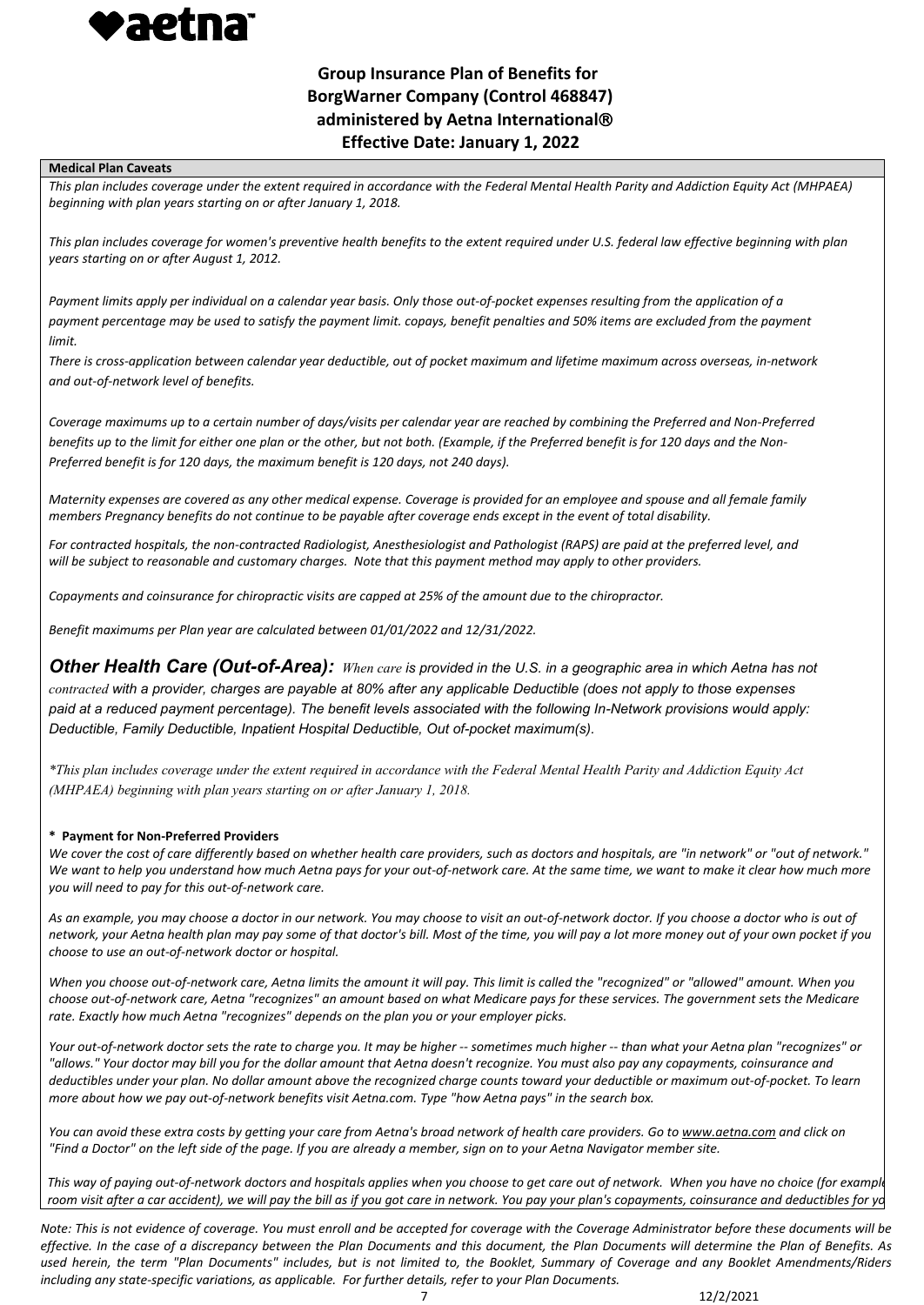

*level of benefits. Contact Aetna if your provider asks you to pay more. You are not responsible for any outstanding balance billed by your providers fo services beyond your copayments, coinsurance and deductibles.*

*This plan of benefits is underwritten by Aetna Life Insurance Company (Delaware).*

*This is only a brief summary of the Passive PPO Medical benefits available. Some restrictions may apply.*

*For more specific information about the coverage details, including limitations, exclusions and other plan requirements, please refer to the employee booklet.*